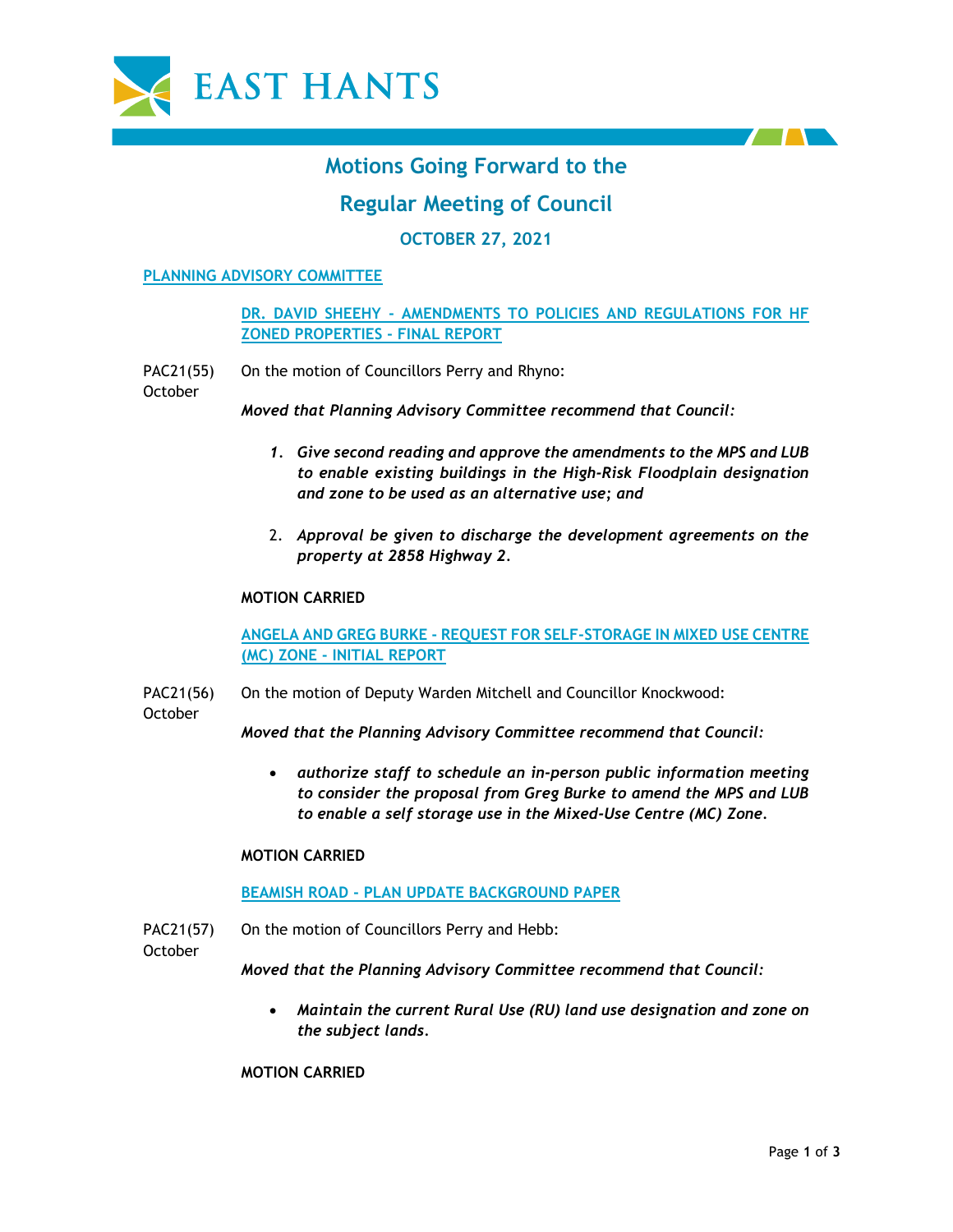#### **INFRASTRUCTURE & OPERATIONS COMMITTEE**

#### **SPEED AWARENESS COMMUNITY SIGNAGE**

IO21(27) On the motion of Deputy Warden and Councillor Greene:

**October** 

*Moved that the Infrastructure and Operations Committee recommends to Council to approve the design (of the Speed Awareness Community Signage) with the realignment of the East Hants Logo as discussed, purchase the signs up to an amount an amount of \$7,500 with a minimum of 25 signs per Council District and have Councillors be responsible for the distribution of the Community Speed Awareness Signage and that this be completed as soon as possible.*

#### **MOTION CARRIED**

#### **FLYER LITTER MITIGATION OPTIONS**

IO21(28) On the motion of Warden Roulston and Councillor Greene:

**October** 

*Moved that the Infrastructure and Operations Committee recommend that Council accept staff recommendations for flyer delivery options and litter mitigation education be added to the solid waste division work plan for the rest of this fiscal and next fiscal, while also monitoring different approaches being used by other Municipalities. With the caveat that the larger flyer distributors are made aware that we are actively considering establishing a Bylaw and that a report be brought back to Council in July 2022.*

#### **MOTION CARRIED**

### **PARKS, RECREATION & CULTURE COMMITTEE**

#### **VOLUNTEER RECOGNITION EVENT LOCATION SELECTION**

PRC21(52) On the motion of Councillors Perry and Greene:

October

*Moved that the Parks, Recreation and Culture Committee recommends that Council accept the recommendations as presented by staff.*

*1. That Council approve to host the East Hants Municipal Volunteer Recognition and Firefighter Long Service Awards on April 29th, 2022.*

*2. That Council approve the Mount Uniacke Legion as the location for the 2022 Recognition Ceremony.*

#### **MOTION CARRIED**

**COVID 19 DISCUSSION**